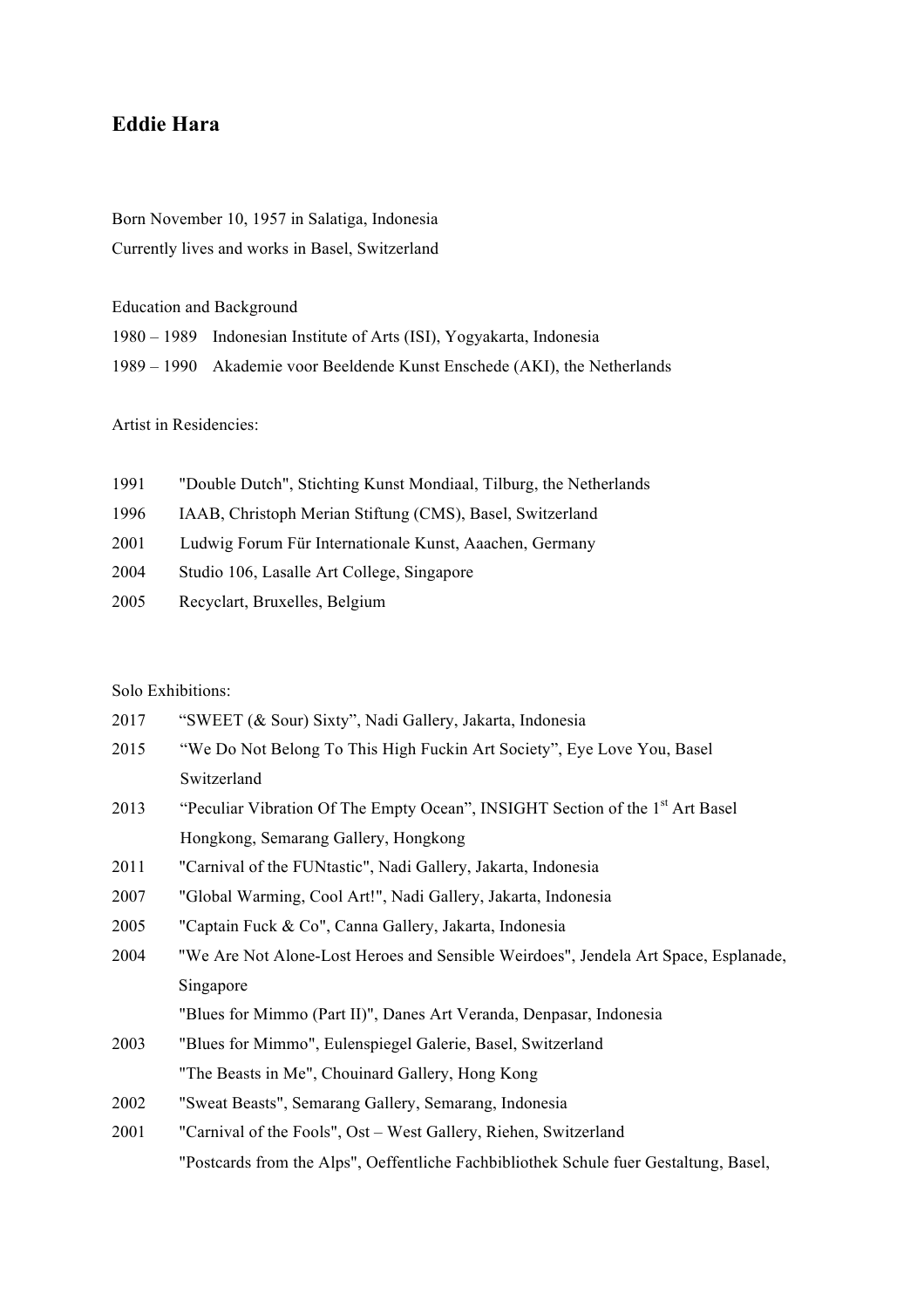Switzerland

- 2000 "Work on Paper", Bentara Budaya Yogyakarta, Yogyakarta, Indonesia
- 1999 "ARTROCK 99", La Pasarelle, St. Brieuc, France "Sweet Beast", Atelier Katharina F, Basel, Switzerland
- 1998 "Postcards from the Alps", Cemeti Contemporary Art Gallery, Yogyakarta, Indonesia "The Crowded Universe", Kunstverein Bahlingen A. K, Germany
- 1996 "(Peculiar) Vibration from Beyond the Java Sea", Museum der Kulturen, Basel, Switzerland Christoph Merian Stiftung (CMS) Atelier, Basel, Switzerland
- 1993 Rue 50, Basel, Switzerland "Pacifico Weirdo – Vibrations from Beyond the Pacific Rim", De Schone Kunsten, Haarlem, the Netherlands Galerie Frenhofer, Enschede, the Netherlands Cemeti Contemporary Art Gallery, Yogyakarta, Indonesia C – Line Gallery, Jakarta, Indonesia
- 1990 Galerie Kolin, Zug, Switzerland Galerie Frenhofer, Enschede, the Netherlands
- 1989 Atelier Thomi Keller, Basel, Switzerland "The Hidden Mountain", De Schone Kunsten, Heemstede, the Netherlands
- 1988 Cemeti Contemporary Art Gallery, Yogyakarta, Indonesia
- 1987 Bentara Budaya Yogyakarta, Yogyakarta, Indonesia

Selected Group Exhibitions:

- 2017 Art Stage Jakarta, Nadi Gallery Jakarta, Canna Gallery Jakarta, Semarang Gallery Jakarta, Sri Sasanti Gallery Jakarta, Jakarta, Indonesia Ping Pong Basel-Miami-LA-Berlin, M54 Basel, Switzerland Art Stage Singapore, Nadi Gallery Jakarta and Sri Sasanti Gallery Yogyakarta, Singapore
- 2016 Aqua Art Fair, GX Gallery London, Miami, USA Ping Pong Basel-Miami-LA, Downtown Miami, USA Art Basel Hongkong, Nadi Gallery Jakarta, Hongkong Art Stage Singapore, Nadi Gallery Jakarta and Semarang Gallery Semarang, Singapore
- 2015 Manifesto, Galeri Nasional, Jakarta, Indonesia Art Paris 2015, Element Art Space, France Art Basel Hongkong, Nadi Gallery, Hongkong Art Philippines, Equator Art Project, Manila, The Philippines Art Stage Singapore, Nadi Gallery and Semarang Gallery, Singapore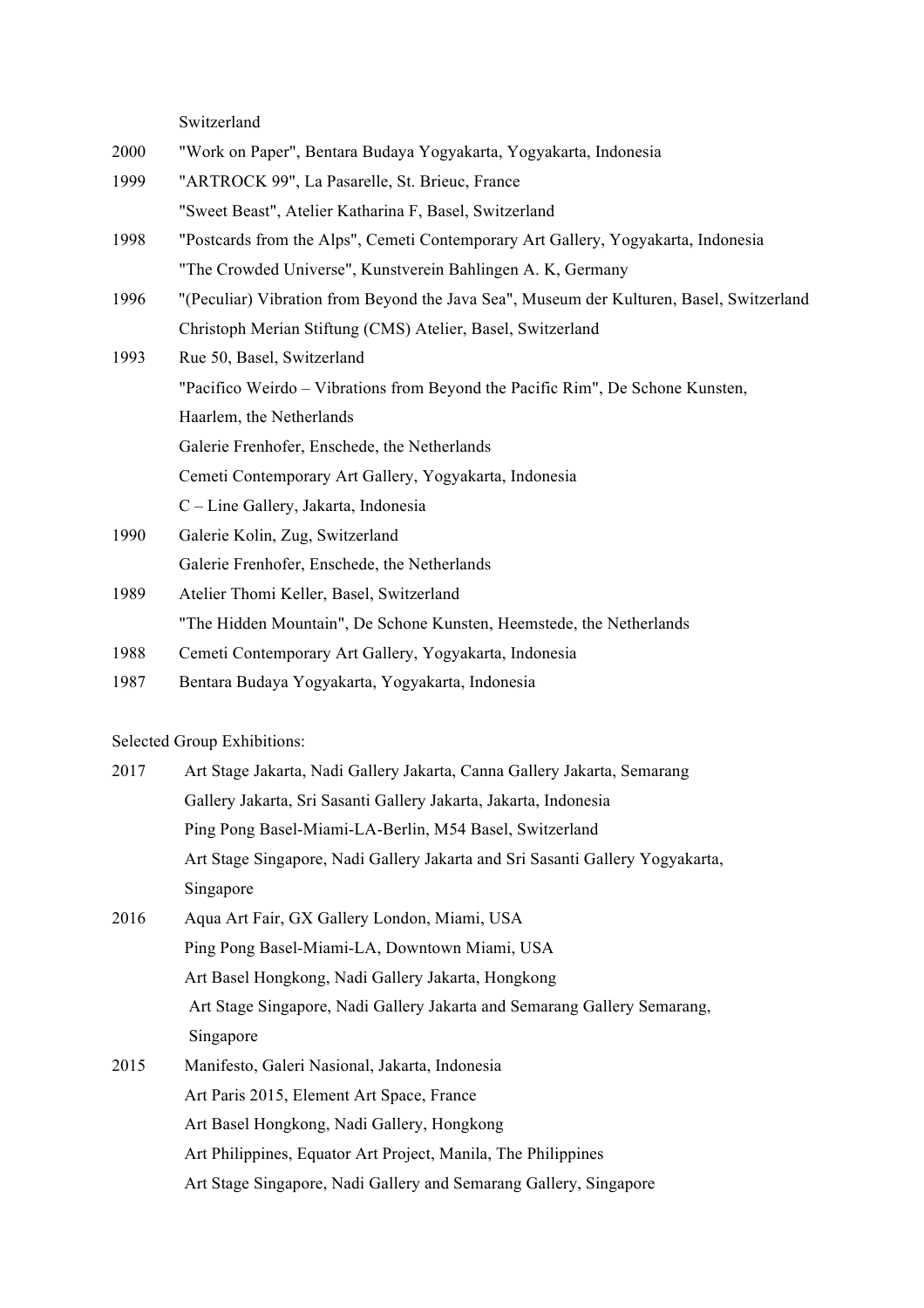| 2014 | Art Basel Hongkong, Nadi Gallery, Hongkong                                                   |
|------|----------------------------------------------------------------------------------------------|
|      | Art Stage Singapore 2014, Nadi Gallery and Semarang Gallery, Singapore                       |
| 2013 | "1st Art Basel Hongkong 2013", Nadi Gallery, Hongkong                                        |
|      | Art Stage Singapore, Nadi Gallery. Singapore                                                 |
| 2012 | Scope Art Fair, Willem Kerseboom Gallery, Basel, Switzerland                                 |
|      | Art Hongkong 2012, Nadi Gallery, Hongkong                                                    |
|      | Art Stage Singapore, Nadi Gallery, Singapore                                                 |
| 2011 | "Indonesian Eye: Fantasies and Realities", Ciputra Artpreneur Center, Jakarta, Indonesia     |
|      | and the Saatchi Gallery, London, UK                                                          |
|      | "Art Amsterdam", Artipoli Gallery, Noorden, the Netherlands                                  |
|      | "Art Stage Singapore", Nadi Gallery and Canna Gallery, Singapore                             |
|      | "Hong Kong International Art Fair (ART HK 11)", Nadi Gallery, Hong Kong                      |
|      | "New Pop New World", Element Art Space, Singapore                                            |
| 2010 | "Jazzcraft Vaganza", Kota Baru Parahyangan, Bandung, Indonesia                               |
|      | "Emptiness", International Art Redlight, Amsterdam.                                          |
|      | "Art Amsterdam", Artipoli Gallery Noorden, the Netherlands.                                  |
|      | "Scope Basel", Ethan Cohen Fine Arts New York, Switzerland.                                  |
|      | "Hong Kong International Art Fair (ART HK 10)", Nadi Gallery, Hong Kong                      |
| 2009 | "CIGE 2009" (China International Gallery Exposition), Nadi Gallery, Beijing, China           |
|      | "The Next Wave - Outsider Lowbrow Punk Art?", Avanthay Contemporary, Zurich,                 |
|      | Switzerland                                                                                  |
|      | "Hong Kong International Art Fair (ART HK 09)", Nadi Gallery, Hong Kong                      |
|      | "Jogja Jamming" Biennale Jogja X 2009, Taman Budaya Yogyakarta, Yogyakarta,                  |
|      | Indonesia                                                                                    |
| 2008 | "Art Asia Miami", Canna Gallery, Miami, USA                                                  |
|      | "Ping Pong", A Basel-Miami Artist Inisiative, M54, Basel, Switzerland                        |
|      | "Crazycurators Biennale II", Space Galeria Priestor for Contemporary Arts, Bratislava,       |
|      | Slovak Republic                                                                              |
|      | "Expose #1 - A Presentation of Indonesian Contemporary Art by Deutsche Bank & Nadi           |
|      | Gallery", Four Seasons Hotel, Jakarta, Indonesia                                             |
|      | "Manifesto", the National Gallery of Indonesia, Jakarta, Indonesia                           |
|      | "CIGE 2008" (China International Gallery Exposition), Nadi Gallery, Beijing, China           |
|      | "Beyond Cartoon", Beyond Art Space, Beijing, China                                           |
|      | "Indonesian Invasion", Sin Sin Fine Art, Hongkong                                            |
| 2007 | "Imagined Affandi", Gedung Arsip Nasional, Jakarta, Indonesia, organized by Semarang         |
|      | Gallery                                                                                      |
|      | "Celebr'art'e Fire Boar", CSIS, Jakarta & Griya Santrian Gallery, Bali, Indonesia, organized |
|      |                                                                                              |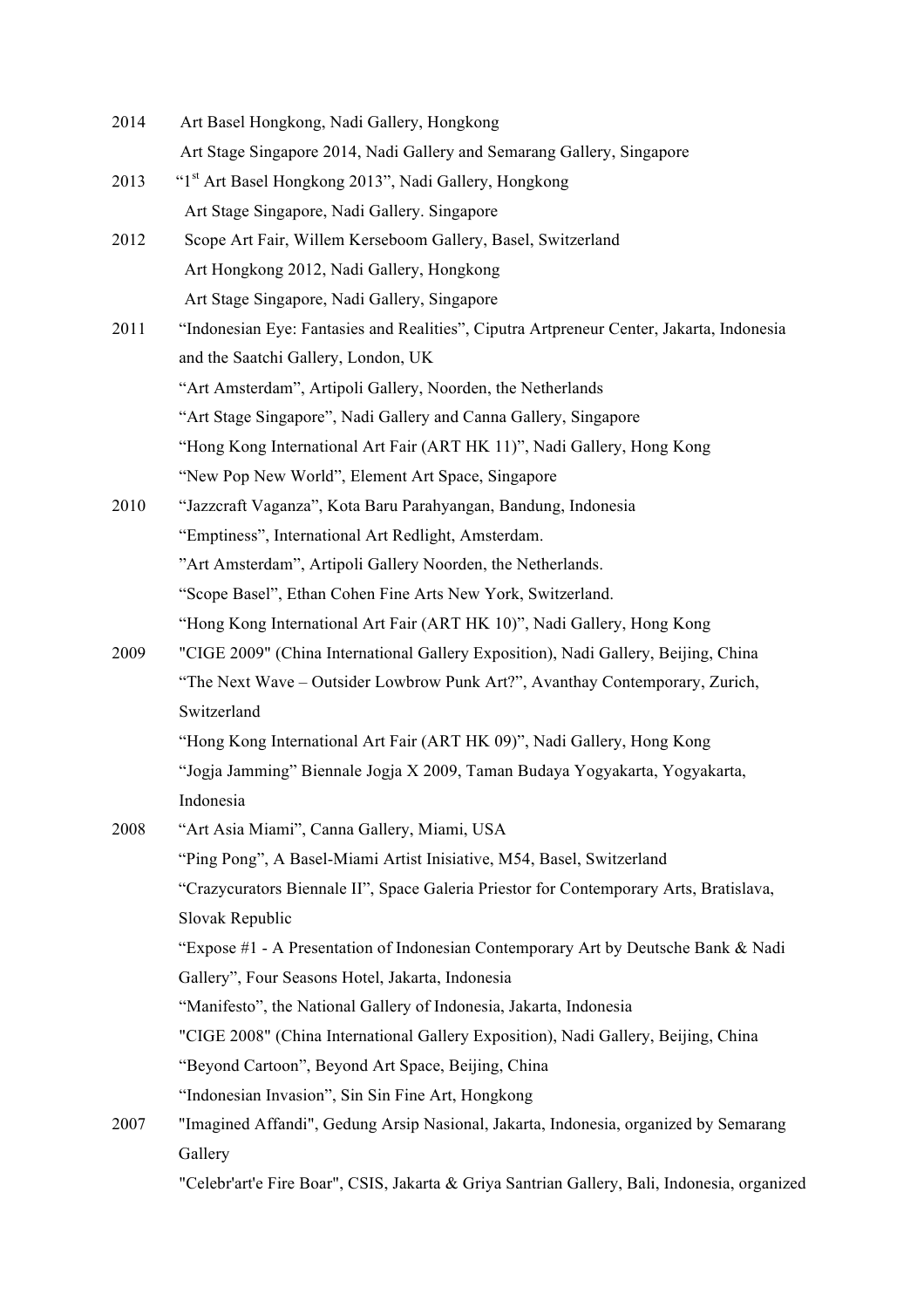by Kupu-Kupu Gallery

"You Say Art We Say Yeah", Daeppen Galerie, Basel, Switzerland

"Indonesian Contemporary Artists", Sin Sin Fine Art, Hongkong

- 2005 "Invasion of Punks", Christophe Lambert & Eddie Hara, Espace Courant d'Art, Chevenez, Jura, Switzerland
- 2002 Art Zuerich, Asian Fine Arts Pruess and Ochs Gallery, Berlin, Germany Art Frankfurt, Asian Fine Arts Pruess and Ochs Gallery, Berlin, Germany
- 2001 Art Cologne, Asian Fine Arts Pruess and Ochs Gallery, Berlin, Germany
- 2000 "Gambar Ajal dan Kegirangan Baru", Ivan Sagito & Eddie Hara, Santi Gallery, Jakarta, Indonesia
- 1999 2002 "Awas! Recent Art from Indonesia", Tour Exhibition: (Yogyakarta) Indonesia, (Melbourne, Canberra, Sydney, Cairns) Australia, (Hiroshima, Ashikawa) Japan, (Amsterdam) the Netherlands, (Aachen, Berlin) Germany, (Jakarta) Indonesia
- 1998 "Art Amsterdam", De Schone Kunsten, Haarlem, the Netherlands "Schwischen Raume", Blatter AG, Bern, Switzerland "Imaging Selves", Singapore Art Museum, Singapore "Sisi Lain Orang Indonesia dan Negerinya", Santi Gallery, Jakarta, Indonesia
- 1997 Eddie Hara & Nyoman Erawan, Santi Gallery, Jakarta, Indonesia "Slot in the Box", Cemety Contemporary Art Gallery, Yogyakarta, Indonesia "Selection '97", Kunsthaus Baselland, Switzerland
- 1996 "Semar", Bentara Budaya Yogyakarta, Yogyakarta, Indonesia "Tiga Arus Baru", Santi Gallery, Jakarta, Indonesia
- 1995 "Drawings", DiMata Gallery, Yogyakarta, Indonesia
- 1994 <sup>th</sup> Jakarta Biennial, Taman Ismail Marzuki, Jakarta, Indonesia "Nur Gora Rupa", Surakarta, Indonesia

8<sup>th</sup> Triennial India, New Delhi, India

- 1993 "Het Land dat in Mij Woont", Ministerie van Binnenlandse Zaken, the Hague, the Netherlands
- 1992 "ASEAN Festival of the Arts", Yogyakarta, Indonesia
- 1991 "Double Dutch", Art Project, Tilburg, the Netherlands "Sama-Sama", Centrum Beeldende Kunst Oosterpoort, Groningen, the Netherlands (catalogue); traveled to Tilburg, the Netherlands, Yogyakarta and Jakarta, Indonesia "Umsonst", Lighthouse, Nijmegen, the Netherlands The Drawing Room Gallery, Santa Monica, California, USA "Pacific Rim Art Book Show", Pasadena & Hayward, California, USA
- 1989 "Namenlose", Charlotte Buri Galerie, Basel, Switzerland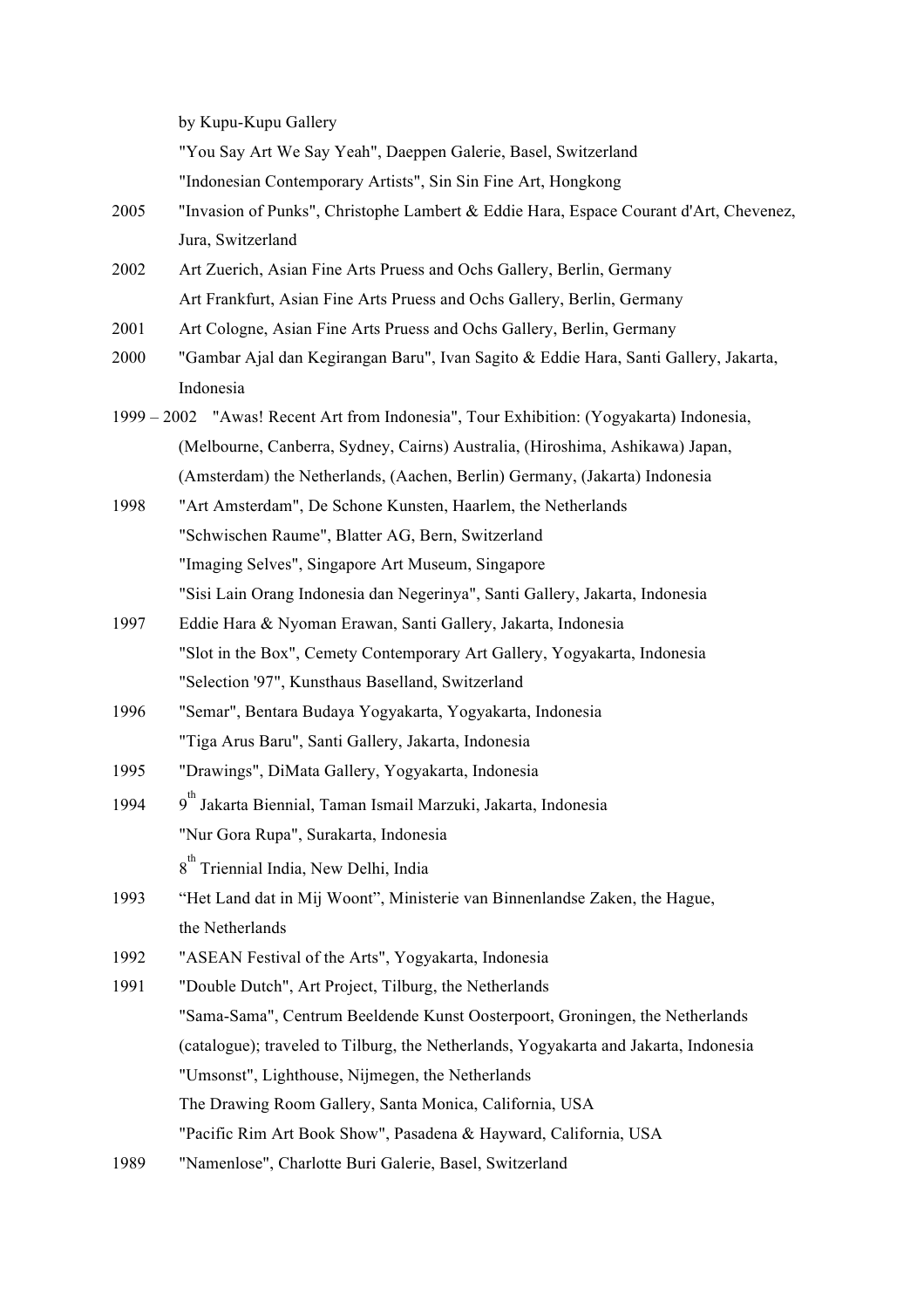- 1988 "Ekspresi Enam", Taman Ismail Marzuki, Jakarta, Indonesia "Hedendaaggse Indonesische Kunst", Volkenkundig Museum Nusantara, Delft, the Netherlands
- 1987 "Three Indonesian Artists", De Schone Kunsten, Heemstede, the Netherlands
- 1986 2 <sup>nd</sup> Biennial de la Habana, Havana, Cuba
- 1984 <sup>th</sup> Biennial of Young Indonesian Painters, Taman Ismail Marzuki, Jakarta, Indonesia
- 1983 Kelompok Sketsa, Satya Wacana Christian University, Salatiga, Indonesia

## Art Experiences:

- 2017 Window Glass painting at Adams CBD Store, Basel, Switzerland
- 2016 Window Glass painting at Terror Samba Club, Basel, Switzerland
- 2015 Mural at Eye Love You, Basel, Switzerland
- 2013 Mural at Artotel Jakarta, Indonesia
- 2008 Mural at M54, Basel, Switzerland Mural at SinSin Fine Arts, Hongkong
- 2007 "Art is Cheap Project Two", a 60 minute performance at Imprimerie, Basel, Switzerland Mural at Daeppen Galerie, Basel, Switzerland Mural at Nadi Gallery, Jakarta, Indonesia
- 2006 "Art is Cheap Project One", a 56 minute performance at Schalter, Basel, Switzerland
- 2005 Mural at La Chapelle Tunnel, Recyclart, Bruxelles, Belgium
- 2003 Mural at Nordstern Club, Basel, Switzerland
- 2002 Mural at Berlin Wall Painting Project, Art Frankfurt, Frankfurt, Germany Mural at Semarang Gallery, Semarang, Indonesia
- 2001 Mural at Ludwig Forum fuer Internationale Kunst, Aachen, Germany Mural at Pruess and Ochs Galerie, Berlin, Germany
- 1994 "Playground II", a 13 minute performance, Yogyakarta, Indonesia
- 1993 "Art and Nature", an Environmental Art Project funded by the Goethe Institute, Munduk, Bali, Indonesia
- 1992 "BINAL Experimental Art", Yogyakarta, Indonesia
- 1991 "Double Dutch", a confrontation with Dutch art and culture, Stichting Kunst Mondiaal, Tilburg, the Netherlands
- 1989 Mural at Jugendhaus, Muttenz, Switzerland
- 1986 "Playground", a 10 minutes performance with Luluk Purwanto (violin) and Juan Mor'O (Philippine artist); music, visual arts and theatre, Yogyakarta, Indonesia "Seni Derita/Hardship Art", a 24 hour performance with Dutch artist Ellen Urselmann, Yogyakarta, Indonesia